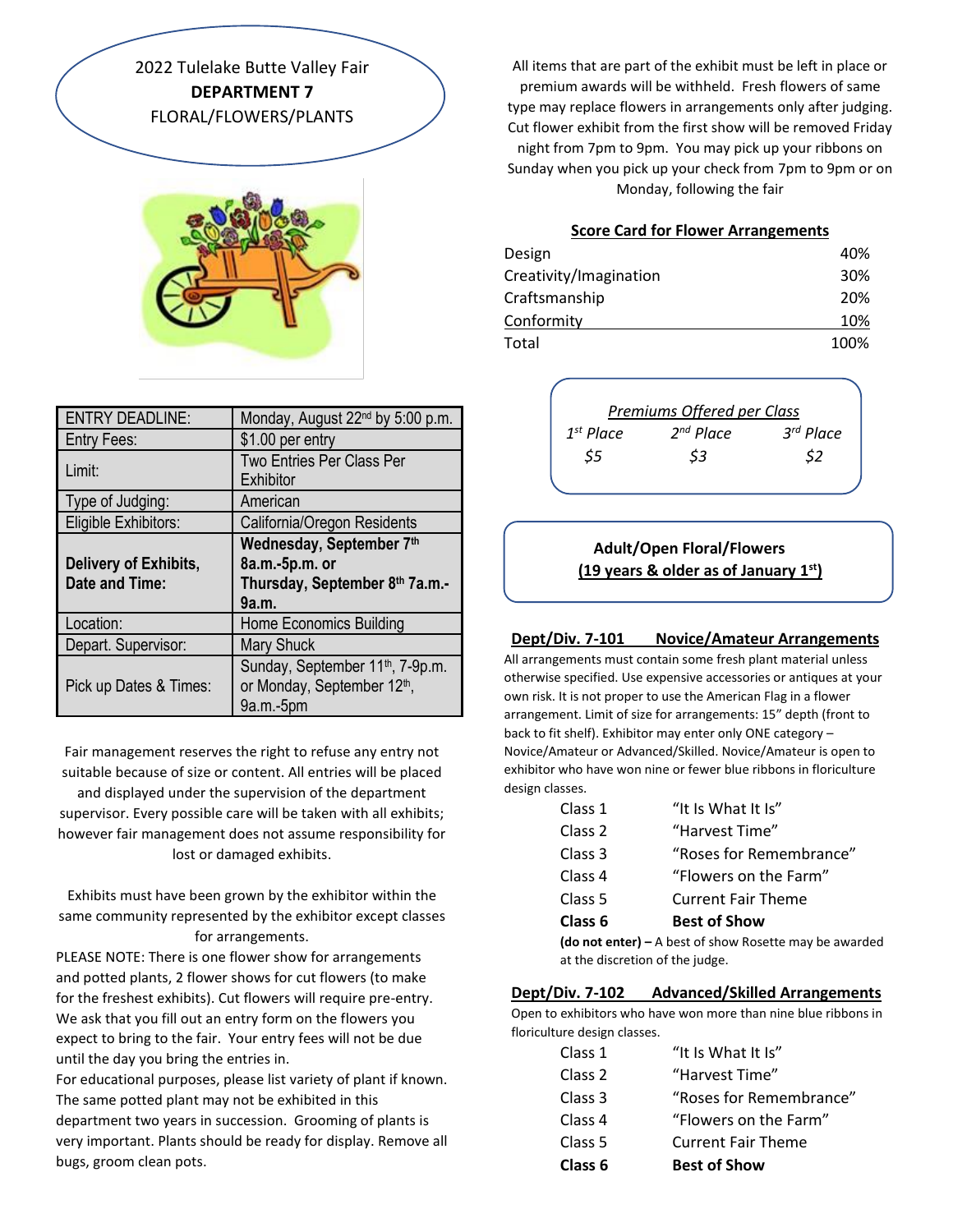#### **Dept/Div. 7-103 Adult/Open Potted Plants**

Plants must have been in exhibitor's possession 90 days prior to fair. Plants must be groomed. Limit of one plant per pot, unless otherwise specified. Specify height on entry form of large plants.

| Class 1                                                        | African Violet                  |  |
|----------------------------------------------------------------|---------------------------------|--|
| Class 2                                                        | Begonia                         |  |
| Class 3                                                        | Bonsai                          |  |
| Class 4                                                        | Coleus, Single                  |  |
| Class 5                                                        | Cactus                          |  |
| Class 6                                                        | Foliage Plants, Miniature Green |  |
| Class 7                                                        | Ferns                           |  |
| Class 8                                                        | <b>Fuchsias</b>                 |  |
| Class 9                                                        | Geranium, Any Color             |  |
| Class 10                                                       | Ivy                             |  |
| Class 11                                                       | Miniature Garden or Patio Pot   |  |
| Class 12                                                       | Philodendron                    |  |
| Class 13                                                       | Rose, Miniature                 |  |
| Class 14                                                       | <b>Succulent Plant</b>          |  |
| Class 15                                                       | Terrarium                       |  |
| Class 16                                                       | Vining Plant, Other             |  |
| Class 17                                                       | Potted Plant, Foliage           |  |
| Class 18                                                       | Potted Plant, Flowering         |  |
| Class 19                                                       | <b>Best of Show</b>             |  |
| $(d\rho$ not enter $l - A$ hest of show Rosette may be awarded |                                 |  |

**(do not enter) –** A best of show Rosette may be awarded at the discretion of the judge.

# **Department 7 – Division 104 Adult/Open Container Gardens**

| <b>ENTRY DEADLINE:</b>       | Monday, August 22 <sup>nd</sup> by 5:00 p.m. |
|------------------------------|----------------------------------------------|
| <b>Entry Fees:</b>           | \$5.00 per entry                             |
|                              | <b>Two Entries Per Class Per</b>             |
| Limit:                       | Exhibitor                                    |
| Type of Judging:             | American                                     |
| Eligible Exhibitors:         | California/Oregon Residents                  |
|                              | Wednesday, September 7th                     |
| <b>Delivery of Exhibits,</b> | 8a.m.- 5p.m. or                              |
| Date and Time:               | Thursday, September 8th                      |
|                              | 7a.m.-9a.m.                                  |
| Location:                    | Home Economics Building                      |
| Depart. Supervisor:          | <b>Mary Shuck</b>                            |
|                              | Sunday, September 11 <sup>th</sup> , 7-9p.m. |
| Pick up Dates & Times:       | or Monday, September 12 <sup>th</sup> ,      |
|                              | 9a.m.- 5p.m.                                 |

| $2^{nd}$ Place | $3rd$ Place                |
|----------------|----------------------------|
| \$20           | \$15                       |
|                | Premiums Offered per Class |

# **Dept/Div. 7-104 Adult/Open Container Flower**

| Gardens |  |
|---------|--|
|         |  |

| Class 15           | <b>Best of Show</b>               |
|--------------------|-----------------------------------|
| Class 14           | birdcage<br><b>Hanging Basket</b> |
| Class 13           | Flowering or Foliage plants in a  |
|                    | Up to 3' in diameter or length    |
| Class 12           | Cacti and or Succulent Garden     |
|                    | diameter or length                |
| Class 11           | Foliage Containers up to 3' in    |
| Class 10           | Foliage Plans in a Boot/Shoe      |
|                    | another container                 |
| Class 9            | Foliage Plans in a Basket or      |
| Class 8            | Flowering Plants in a Boot/Shoe   |
|                    | another container                 |
| Class <sub>7</sub> | Flowering Plants in a Basket or   |
|                    | diameter or length                |
| Class <sub>6</sub> | Flowering Containers 2' to 3' in  |
|                    | In diameter or length             |
| Class 5            | Flowering Containers under 2'     |
| Class 4            | Wine Barrel Group/Org.            |
| Class 3            | Wine Barrel Individual            |
| Class <sub>2</sub> | Wheel Barrow Group/Org.           |
| Class 1            | <b>Wheel Barrow Individual</b>    |

**(do not enter) –** A best of show Rosette may be awarded at the discretion of the judge.

# **Dept/Div. 7-105 Adult/Open Thursday, Friday and Saturday and Sunday Fresh Cut Flower Show**

|             | Premiums Offered per Class |                       |
|-------------|----------------------------|-----------------------|
| $1st$ Place | $2^{nd}$ Place             | 3 <sup>rd</sup> Place |
| \$5         | \$3                        | \$2                   |
|             |                            |                       |

| <b>ENTRY DEADLINE:</b> | Monday, August 22 <sup>nd</sup> by 5:00 pm                                                       |
|------------------------|--------------------------------------------------------------------------------------------------|
| Entry Fees:            | \$1.00 per entry                                                                                 |
| Limit:                 | Two Entries Per Class Per<br>Exhibitor                                                           |
| Type of Judging:       | American                                                                                         |
| Eligible Exhibitors:   | California/Oregon Residents                                                                      |
| Delivery of Exhibits,  | Thursday, September 8th 7am-                                                                     |
| Date and Time:         | 9am                                                                                              |
| Location:              | Home Economics Building                                                                          |
| Depart. Supervisor:    | <b>Mary Shuck</b>                                                                                |
| Pick up Dates & Times: | Sunday, September 11 <sup>th</sup> , 7-9pm<br>or Monday, September 12 <sup>th</sup> ,<br>9am-5pm |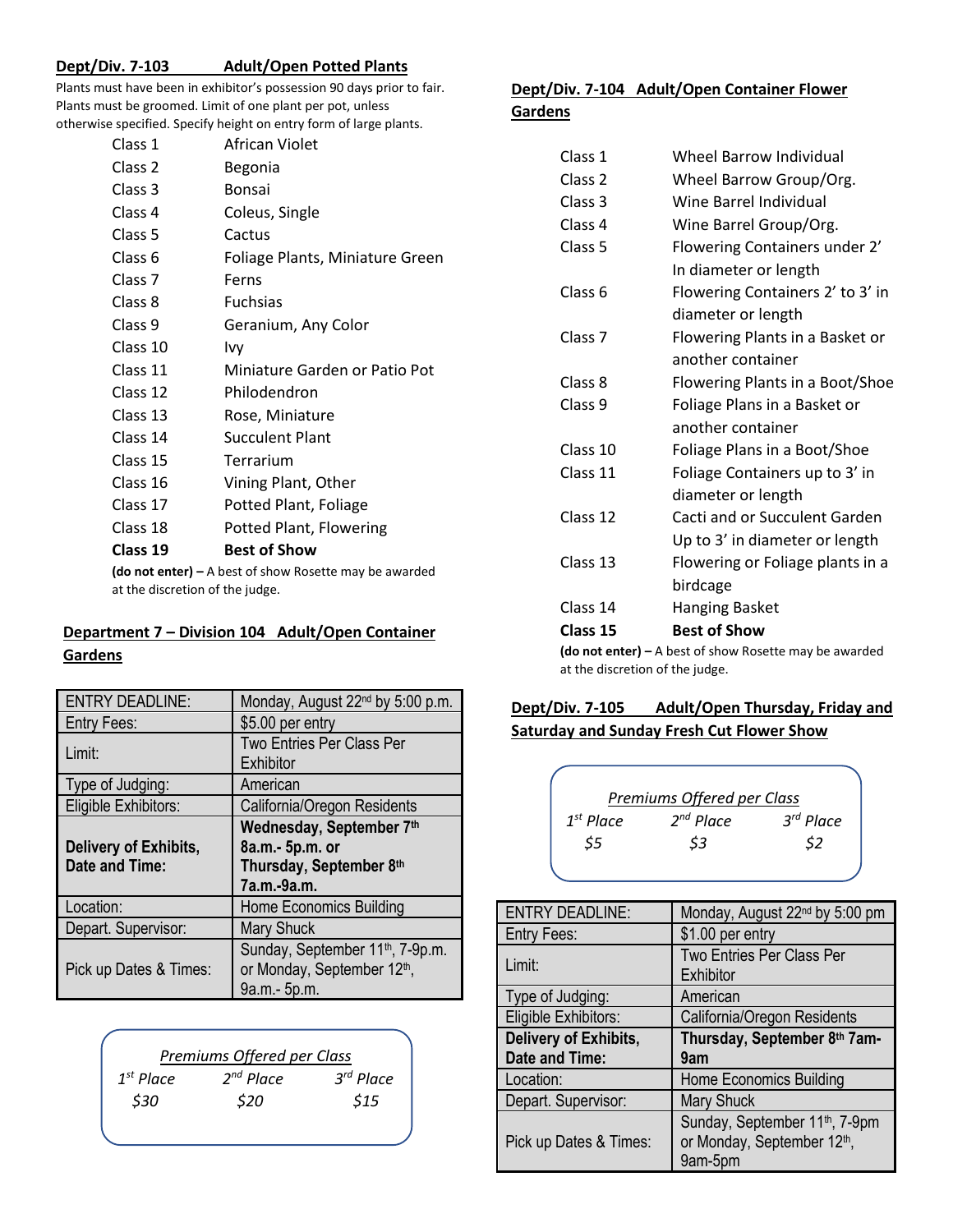| <u>Dept/Div. 7-105_</u>      | <b>Adult/Open Thursday, Friday</b>  |
|------------------------------|-------------------------------------|
| <b>Fresh Cut Flower Show</b> |                                     |
| Class 1                      | Giant Pink Asters (3)               |
| Class 2                      | Giant White Asters (3)              |
| Class 3                      | Giant Lavender Asters (3)           |
| Class 4                      | Giant Purple Asters (3)             |
| Class 5                      | Giant Other Asters (3)              |
| Class <sub>6</sub>           | Pompon Pink Asters (1)              |
| Class <sub>7</sub>           | Pompon Other Asters (1)             |
| Class 8                      | Single Chrysanthemum                |
| Class 9                      | Early Hardy Chrysanthemum,          |
|                              | Yellow                              |
| Class 10                     | Early Hardy Chrysanthemum,<br>Pink  |
| Class 11                     | Early Hardy Chrysanthemum,          |
|                              | <b>Bronze</b>                       |
| Class 12                     | Early Hardy Chrysanthemum,<br>White |
| Class 13                     | Early Hardy Chrysanthemum,          |
|                              | All other                           |
| Class 14                     | Pompon Chrysanthemum,               |
|                              | Any color                           |
| Class 15                     | Any Other Chrysanthemum             |
| Class 16                     | Double, White Petunia (3)           |
| Class 17                     | Double, Bi-Color Petunia (3)        |
| Class 18                     | Double, Pink Petunia (3)            |
| Class 19                     | Double, Purple Petunia (3)          |
| Class 20                     | Double, All Other Petunia (3)       |
| Class 21                     | Single, Plain, Bi-Color Petunia     |
| Class 22                     | Single, Plain, Pink Petunia         |
| Class 23                     | Single, Plain, White Petunia        |
| Class 24                     | Single, Plain, Purple Petunia       |
| Class 25                     | Single, Plain, Red Petunia          |
| Class 26                     | Ruffled, Pink Petunia               |
| Class 27                     | Ruffled, Petunia All Other          |
| Class 28                     | Petunia, Any other                  |
| Class 29                     | Large, over 8" Dahlia (1)           |
| Class 30                     | Medium, 4"-8" Dahlia (1)            |
| Class 31                     | Cactus, 4"-8" Dahlia (1)            |
| Class 32                     | Bi-Color Dahlia (1 stem)            |
| Class 33                     | Cactus 2"-4" Dahlia (1)             |
| Class 34                     | Collarettes Dahlia (1)              |
| Class 35                     | Pompon 2"-4" Dahlia (3)             |
| Class 36                     | Miniature, under 2" Dahlia (3)      |
| Class 37                     | 5 Different Types Dahlia            |
| Class 38                     | Dianthus Carnation (3)              |
| Class 39                     | Sweet William Carnation (3)         |
| Class 40                     | Miniature Carnation (3)             |

| Class 41 | Single Petal Carnation (3)      |
|----------|---------------------------------|
| Class 42 | Gloriosa Daisy (1)              |
| Class 43 | Shasta Daisy (3 stems)          |
| Class 44 | All other Daisy (3 stems)       |
| Class 45 | Gaillardia (3 stems)            |
| Class 46 | Michaelmas (1 spray)            |
| Class 47 | Chinese Lantern (1 spray)       |
| Class 48 | Calendula, Orange (5 blooms)    |
| Class 49 | Calendula, Yellow (5 blooms)    |
| Class 50 | Hosta, Giant & Larch Leaved (1) |
| Class 51 | Hosta, Medium leaved, 2 leaves  |
| Class 52 | Hosta, Miniature, Small Sward   |
|          | leaved, 3 leaves                |
| Class 53 | Bouquet, over 15"               |
| Class 54 | Bouquet, 7"-15"                 |
| Class 55 | Bouquet, under 7"               |
| Class 56 | Bouquet, anything goes,         |
|          | unusual container               |
| Class 57 | Any other bulb not listed (1)   |
|          |                                 |

**Dept/Div. 7-106 Adult/Open Saturday, Sunday** 

| <b>Fresh Cut Flower Show</b> |
|------------------------------|
|------------------------------|

| Class 1            | <b>Climber Roses</b>            |
|--------------------|---------------------------------|
| Class <sub>2</sub> | Floribunda Roses (1 stem)       |
| Class 3            | Miniature Rose (1 spray)        |
| Class 4            | Tea, Hybrid, Pink Rose          |
| Class 5            | Tea, Hybrid, Yellow Rose        |
| Class 6            | Tea, Hybrid, Red Rose           |
| Class <sub>7</sub> | Tea, Hybrid, White Rose         |
| Class 8            | All other roses                 |
| Class 9            | Miniature Gladiola (2 spikes)   |
| Class 10           | Ruffled Gladiola, All Colors    |
| Class 11           | Pink or Lavender Gladiola       |
| Class 12           | Orange or Salmon Gladiola       |
| Class 13           | White Gladiola                  |
| Class 14           | Purple or Wine Gladiola         |
| Class 15           | <b>Red Gladiola</b>             |
| Class 16           | <b>Blend Gladiola</b>           |
| Class 17           | <b>Yellow Gladiola</b>          |
| Class 18           | Any other Gladiola              |
| Class 19           | Yellow Marigold Under 2" (5)    |
| Class 20           | Orange Marigold Under 2" (5)    |
| Class 21           | All Other Marigold Under 2" (5) |
| Class 22           | Yellow Marigold 2"-3" (3)       |
| Class 23           | Orange Marigold 2"-3" (3)       |
| Class 24           | All Other Marigold 2"-3" (3)    |
| Class 25           | Any Marigold over 3" (3)        |
| Class 26           | Clematis, 1 bloom floating      |
| Class 27           | Cosmos (5 blooms)               |
| Class 28           | Green Bells, Ireland (1 spray)  |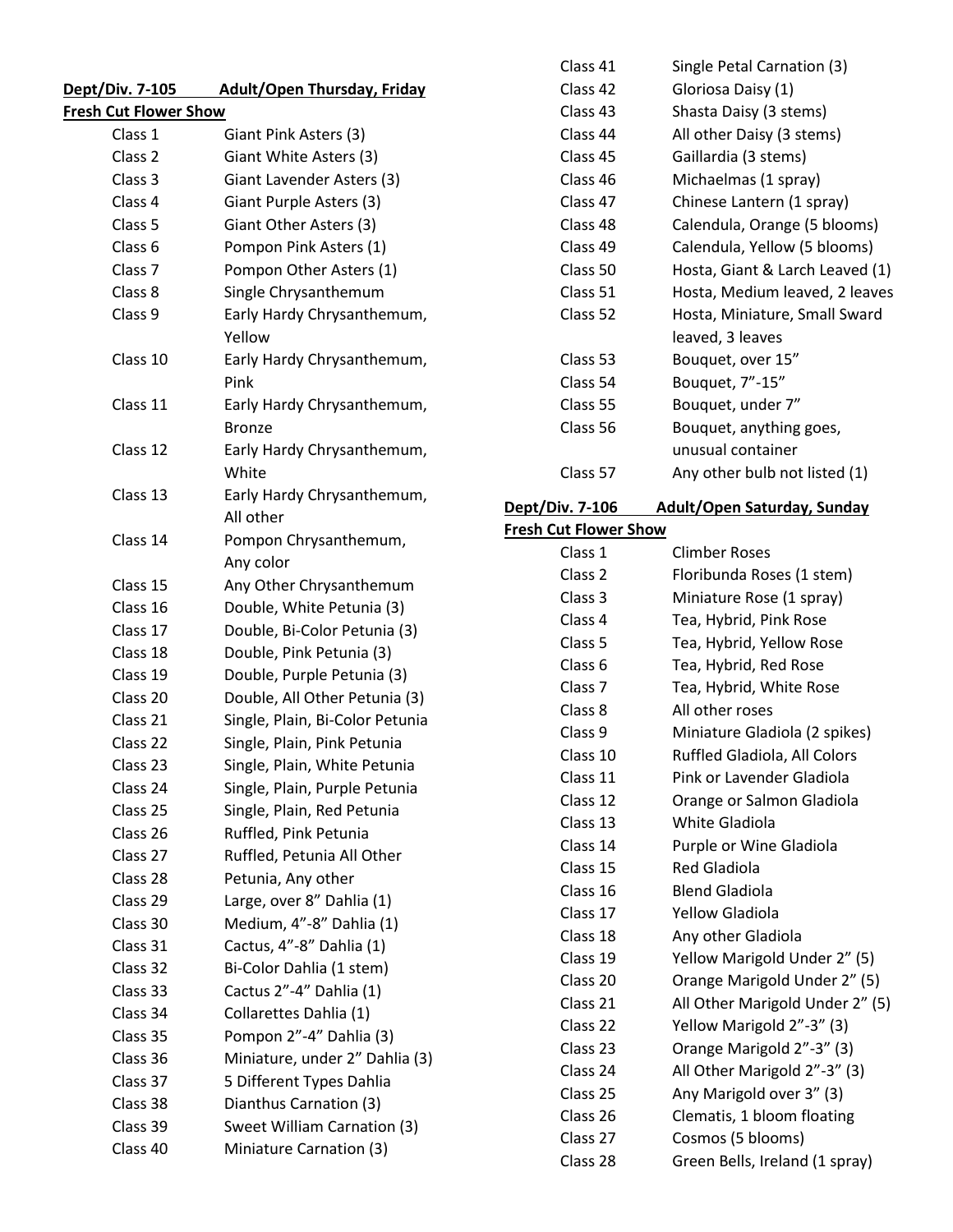| Class 29            | Lavatera (1 spray)               |
|---------------------|----------------------------------|
| Class 30            | Pansies (3 stems)                |
| Class 31            | Phlox, Plain (1 stem)            |
| Class 32            | Phlox, With Eye (1 stem)         |
| Class 33            | 3 sunflowers, 4" & Under         |
| Class 34            | 3 sunflowers, over 4"            |
| Class 35            | Sunflower, Double (3 stem)       |
| Class 36            | Nasturtium, Single (5 blooms)    |
| Class 37            | Nasturtium, Double (5 blooms)    |
| Class 38            | Snap Dragon (1 stem)             |
| Class 39            | Snap Dragon, Double (1 stem)     |
| Class 40            | Sweet Peas (5 stems, no leaves)  |
| Class 41            | Any other annual, not listed (3) |
| Class 42            | <b>Berried Branch</b>            |
| Class 43            | Yarrow (1 stem)                  |
| Class 44            | Any other Perennial, not listed  |
| Class 45            | Bouquet - Over 15"               |
| Class 46            | Bouquet $-7"$ -15"               |
| Class 47            | Bouquet - Anything goes          |
| Class 48            | Giant Zinnia, 4" & over, 1 color |
| Class 49            | Cactus Zinnia 4" & over, 1 color |
| Class 50            | Giant Zinnia 4" & over, bicolor  |
| Class 51            | Cactus Zinnia 4" & over bicolor  |
| Class 52            | Pompon Zinnia 1 color (5 stem)   |
| Class 53            | Bicolor Zinnia (5 stems)         |
| Class 54            | Pompon Zinnia bicolor            |
| Class 55            | Bouquet Zinnia, 12 stems         |
| Class 56            | <b>Trumpet Vine</b>              |
| Class 57            | Honey Suckle Vine                |
| Class 58            | Lavender                         |
| Class 59            | Rosemary                         |
| Class <sub>60</sub> | <b>Hibiscus</b>                  |
| Class <sub>61</sub> | Hosta                            |
| Class <sub>62</sub> | African Daisy                    |
| Class 63            | Angels Trumped                   |
| Class 64            | Anise Hyssop                     |
| Class <sub>65</sub> | Chrysanthemum                    |
| Class <sub>66</sub> | <b>Tickweed</b>                  |
| Class 67            | Ice Plant                        |
| Class <sub>68</sub> | Larkspur                         |
| Class <sub>69</sub> | Cone Flower                      |
| Class 70            | <b>Ornamental Grass</b>          |
| Class 71            | Helen's Flower                   |
| Class 72            | Lily                             |
| Class 73            | <b>Coral Bells</b>               |
| Class 74            | <b>Blazing Star</b>              |
| Class 75            | Meadow Sage/Salvia               |
| Class 76            | <b>Pincushion Flower</b>         |
| Class 77            | Foxglove                         |

# **JUNIOR EXHIBITOR FLORAL/FLOWERS/PLANTS (9 to 18 years & older as of January 1st)**

| <b>ENTRY DEADLINE:</b>                         | Monday, August 22 <sup>nd</sup> by 5:00 pm                                    |
|------------------------------------------------|-------------------------------------------------------------------------------|
| <b>Entry Fees:</b>                             | \$1.00 per entry                                                              |
| Limit:                                         | <b>Two Entries Per Class Per</b><br>Exhibitor                                 |
| Type of Judging:                               | American                                                                      |
| Eligible Exhibitors:                           | California/Oregon Residents                                                   |
| <b>Delivery of Exhibits,</b><br>Date and Time: | Wednesday, September 7th<br>8am-5pm or<br>Thursday, September 8th 7am-<br>9am |
| Location:                                      | <b>Home Economics Building</b>                                                |
| Depart. Supervisor:                            | <b>Mary Shuck</b>                                                             |
|                                                |                                                                               |



#### **Dept/Div. 7-201 Junior Fresh Flower Arrangements**

All arrangements must contain some fresh plant material unless otherwise specified. Limit of size for arrangement: 15" depth (front to back to fit on shelf)

| Class 1            | <b>Flower Family</b>                           |
|--------------------|------------------------------------------------|
| Class 2            | <b>Toying Around</b>                           |
| Class 3            | On the Farm                                    |
| Class 4            | Mad Hatter                                     |
| Class 5            | <b>Going Places</b>                            |
| Class 6            | <b>Harvest Time</b>                            |
| Class <sub>7</sub> | School Time                                    |
| Class 8            | On the Beach                                   |
| Class 9            | <b>Best of Show</b>                            |
|                    | <b>(do not enter)</b> – A best of show Rosette |

may be awarded at the discretion of the judge.

| <b>Dept/Div. 7-202</b>      | <b>Junior Exhibitor Fresh Cut Flower</b> |
|-----------------------------|------------------------------------------|
| <b>Show Thursday/Friday</b> |                                          |

| Class 1            | Aster (3 blooms)              |
|--------------------|-------------------------------|
| Class <sub>2</sub> | Calendula (5 blooms)          |
| Class 3            | Cosmos (5 blooms)             |
| Class 4            | Dahlia (3 stems)              |
| Class 5            | Daisy (3 stems)               |
| Class 6            | Marigold, Dwarf (5 blooms)    |
| Class <sub>7</sub> | Any other variety             |
| Class 8            | <b>Bouquet, Anything Goes</b> |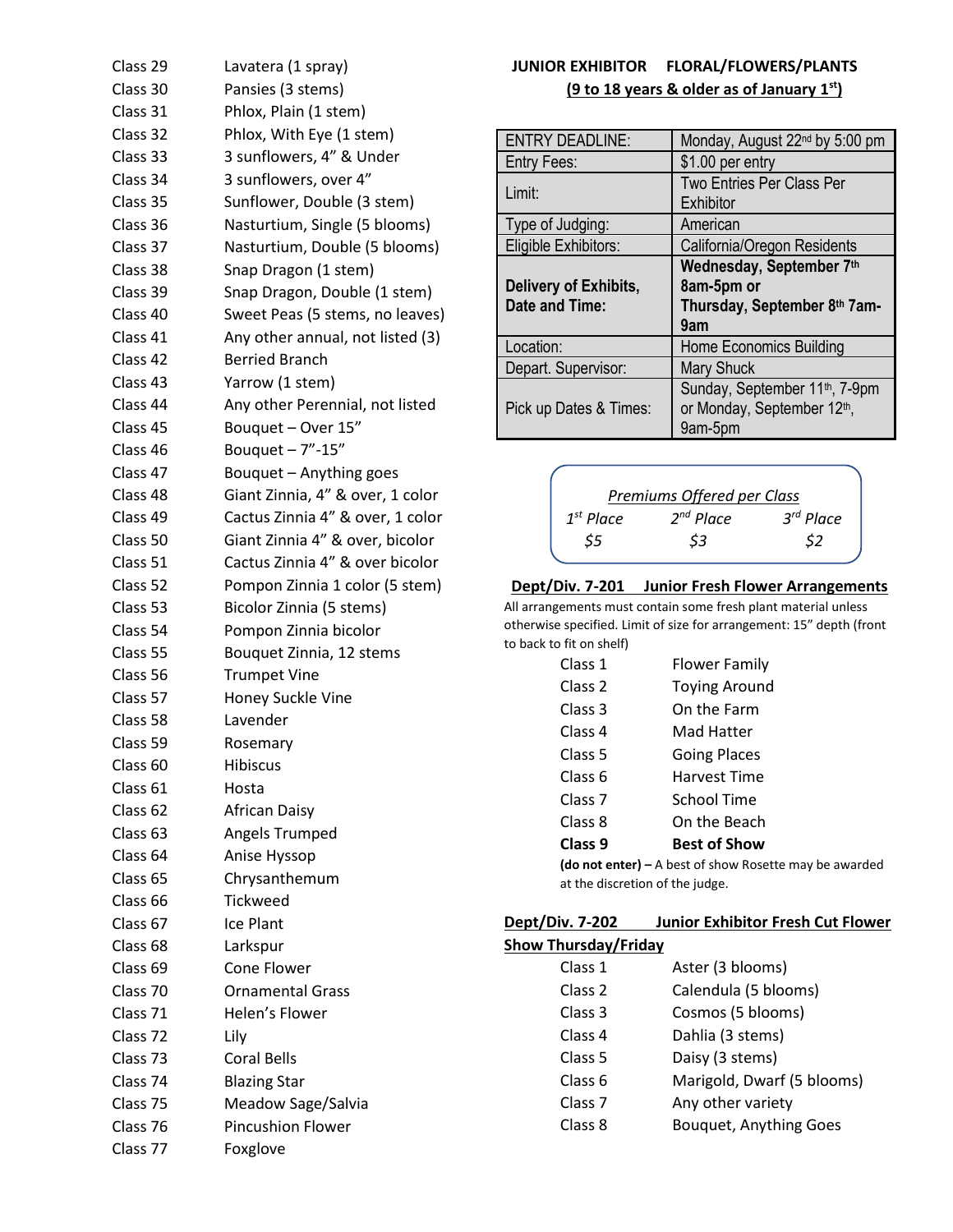# **Dept/Div. 7-203 Junior Exhibitor Fresh Cut Flower**

## **Show Saturday/Sunday**

| Class 1            | Marigold (5 blooms)       |
|--------------------|---------------------------|
| Class <sub>2</sub> | Pansy (3 blooms)          |
| Class <sub>3</sub> | Petunia, Single (3 stems) |
| Class 4            | Petunia, Other (3 stems)  |
| Class <sub>5</sub> | Sweet Pea (5 stems)       |
| Class <sub>6</sub> | Zinnia (3 stems)          |
| Class <sub>7</sub> | Any other variety         |
|                    |                           |

# **Dept/Div. 7-204 Junior Exhibitor Potted Plants**

Plants must have been in exhibitor possession 90 prior to fair. Plants must be groomed. Limit of one plant per pot, unless specified. Specify height on entry form of large plants. A best of show rosette may be awarded for this division.

| Class 1        | Potted Plant - Unusual Cont.                                             |
|----------------|--------------------------------------------------------------------------|
| Class 2        | Cactus People                                                            |
| Class 3        | Bonsai                                                                   |
| Class 4        | <b>Terrarium World</b>                                                   |
| Class 5        | Any potted plant                                                         |
| Class 6        | Any other not listed                                                     |
| <b>Class 7</b> | <b>Best of Show</b>                                                      |
|                | $(d\rho \text{ not enter}) = \Delta$ hast of show Rosette may be awarded |

**(do not enter) –** A best of show Rosette may be awarded at the discretion of the judge

# **Dept/Div. 7-205 Junior Exhibitor Container Flower**

#### **Gardens**

Plants may be started by exhibitor or may originally be nursery stock and may be outdoor or houseplants, succulents, etc. Ceramic, metal wood or other containers may be used. Garden should show evidence that plants were grown in container. More than one container may be used in a garden.

| <b>ENTRY DEADLINE:</b> | Monday, August 22 <sup>nd</sup> by 5:00 |
|------------------------|-----------------------------------------|
|                        | p.m.                                    |
| <b>Entry Fees:</b>     | \$5.00 per entry                        |
| Limit:                 | Two Entries Per Class Per               |
|                        | Exhibitor                               |
| Type of Judging:       | American                                |
| Eligible Exhibitors:   | California/Oregon Residents             |
|                        | Wednesday, September 7th                |
| Delivery of Exhibits,  | 8a.m.- 5p.m. or                         |
| Date and Time:         | Thursday, September 8th                 |
|                        | 7a.m.- 9a.m.                            |
|                        |                                         |
| Location:              | Home Economics Building                 |
| Depart. Supervisor:    | <b>Mary Shuck</b>                       |
|                        | Sunday, September 11 <sup>th</sup> ,    |
| Pick up Dates & Times: | 7- 9p.m. or Monday, September           |

| $3^{rd}$ Place |
|----------------|
| \$15           |
|                |

| Dept/Div. 7-205    | <b>Junior Exhibitor Container Flower</b> |
|--------------------|------------------------------------------|
| Gardens            |                                          |
| Class 1            | <b>Wheel Barrow Individual</b>           |
| Class <sub>2</sub> | Wheel Barrow Group/Org.                  |
| Class 3            | Wine Barrel Individual                   |
| Class 4            | Wine Barrel Group/Org.                   |
| Class 5            | Flowering Containers under 2'            |
|                    | In diameter or length                    |
| Class 6            | Flowering Containers 2' to 3' in         |
|                    | diameter or length                       |
| Class <sub>7</sub> | Flowering Plants in a Basket or          |
|                    | other container                          |
| Class 8            | Flowering Plants in a Boot/Shoe          |
| Class 9            | Foliage Plans in a Basket or             |
|                    | other container                          |
| Class 10           | Foliage Plans in a Boot/Shoe             |
| Class 11           | Foliage Containers up to 3' in           |
|                    | diameter or length                       |
| Class 12           | Cacti and or Succulent Garden            |
|                    | up to 3' in diameter or length           |
| Class 13           | Flowering or Foliage plants in a         |
|                    | birdcage                                 |
| Class 14           | <b>Hanging Basket</b>                    |
| Class 15           | <b>Best of Show</b>                      |

**(do not enter) –** A best of show Rosette may be awarded at the discretion of the judge.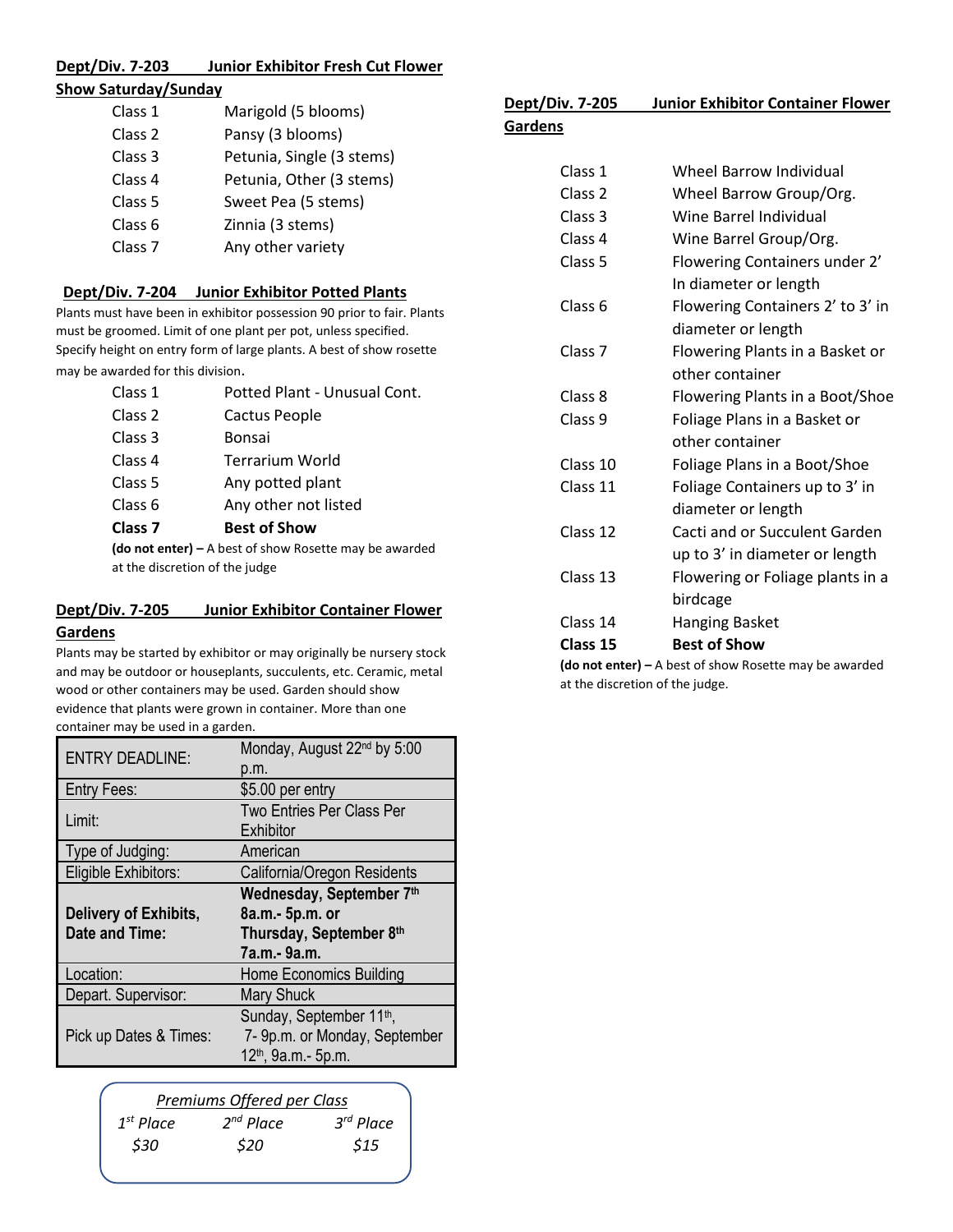# **PRIMARY EXHIBITOR FLORAL/FLOWERS/PLANTS (8 years or younger as of January 1st)**

| <b>ENTRY DEADLINE:</b>                         | Monday, August 22 <sup>nd</sup> by 5:00<br>p.m.            |
|------------------------------------------------|------------------------------------------------------------|
| <b>Entry Fees:</b>                             | \$1.00 per entry                                           |
| Limit:                                         | <b>Two Entries Per Class Per</b><br>Exhibitor              |
| Type of Judging:                               | American                                                   |
| Eligible Exhibitors:                           | California/Oregon Residents                                |
|                                                | Wednesday, September 7th                                   |
| <b>Delivery of Exhibits,</b><br>Date and Time: | 8a.m.- 5p.m. or<br>Thursday, September 8th<br>7a.m.- 9a.m. |
| Location:                                      | <b>Home Economics Building</b>                             |
| Depart. Supervisor:                            | <b>Mary Shuck</b>                                          |

#### *Premiums Offered per Class 1 st Place 2 nd Place 3 rd Place \$5 \$3 \$2*

## **Dept/Div. 7-301 Primary Potted Plants**

Plants must have been in exhibitor possession 90 prior to fair. Plants must be groomed. Limit of one plant per pot, unless specified. Specify height on entry form of large plants. A best of show rosette may be awarded for this division.

| Class 1                                                  | Potted Plant - Unusual Cont. |
|----------------------------------------------------------|------------------------------|
| Class 2                                                  | Cactus People                |
| Class 3                                                  | Bonsai                       |
| Class 4                                                  | <b>Terrarium World</b>       |
| Class 5                                                  | Any potted plant             |
| Class 6                                                  | Any other not listed         |
| Class <sub>7</sub>                                       | <b>Best of Show</b>          |
| (do not enter) $-$ A best of show Rosette may be awarded |                              |
| at the discretion of the judge                           |                              |

#### **Dept/Div. 7-302 Primary Fresh Cut Flower Show Thursday/Friday**

| lay/Friday         |                               |
|--------------------|-------------------------------|
| Class 1            | Aster (3 blooms)              |
| Class 2            | Calendula (5 blooms)          |
| Class 3            | Cosmos (5 blooms)             |
| Class <sub>4</sub> | Dahlia (3 stems)              |
| Class 5            | Daisy (3 stems)               |
| Class 6            | Marigold, Dwarf (5 blooms)    |
| Class <sub>7</sub> | Any other variety             |
| Class 8            | <b>Bouquet, Anything Goes</b> |

# **Dept/Div. 7-303 Primary Exhibitor Fresh Cut**

#### **Flower Show Saturday/Sunday**

| Class 1            | Marigold (5 blooms)       |
|--------------------|---------------------------|
| Class <sub>2</sub> | Pansy (3 blooms)          |
| Class 3            | Petunia, Single (3 stems) |
| Class <sub>4</sub> | Petunia, Other (3 stems)  |
| Class 5            | Sweet Pea (5 stems)       |
| Class 6            | Zinnia (3 stems)          |
| Class <sub>7</sub> | Any other variety         |
|                    |                           |

#### **Dept/Div. 7-304 Primary Exhibitor Container**

#### **Flower Gardens**

Plants may be started by exhibitor or may originally be nursery stock and may be outdoor or houseplants, succulents, etc. Ceramic, metal wood or other containers may be used. Garden should show evidence that plants were grown in container. More than one container may be used in a garden.

| 12 <sup>th</sup> , 9a.m.- 5p.m.                                                              | <b>ENTRY DEADLINE:</b>                  | Monday, August 22 by 5:00 p.m.                                                                   |
|----------------------------------------------------------------------------------------------|-----------------------------------------|--------------------------------------------------------------------------------------------------|
|                                                                                              | Entry Fees:                             | \$5.00 per entry                                                                                 |
| <b>Offered per Class</b>                                                                     | Limit:                                  | Two Entries Per Class Per<br>Exhibitor                                                           |
| 3 <sup>rd</sup> Place<br><sup>'</sup> Place                                                  | Type of Judging:                        | American                                                                                         |
| \$3<br>\$2                                                                                   | Eligible Exhibitors:                    | California/Oregon Residents                                                                      |
| y Potted Plants<br>or possession 90 prior to fair. Plants<br>lant per pot, unless specified. | Delivery of Exhibits,<br>Date and Time: | Wednesday, September 7th<br>8am-5pm or<br>Thursday, September 8th 7am-<br>9am                    |
| arge plants. A best of show rosette                                                          | Location:                               | <b>Home Economics Building</b>                                                                   |
|                                                                                              | Depart. Supervisor:                     | <b>Mary Shuck</b>                                                                                |
| tted Plant - Unusual Cont.<br>ctus People<br>ncai                                            | Pick up Dates & Times:                  | Sunday, September 11 <sup>th</sup> , 7-9pm<br>or Monday, September 12 <sup>th</sup> ,<br>9am-5pm |

|                | Premiums Offered per Class |                |
|----------------|----------------------------|----------------|
| $1^{st}$ Place | $2^{nd}$ Place             | $3^{rd}$ Place |
| \$30           | \$20                       | \$15           |
|                |                            |                |

**Dept/Div. 7-304 Primary Exhibitor Container** 

|  |  | <b>Flower Gardens</b> |  |
|--|--|-----------------------|--|
|--|--|-----------------------|--|

| Wheel Barrow Individual<br>Class 1 |
|------------------------------------|
|------------------------------------|

- Class 2 Wheel Barrow Group/Org.
- Class 3 Wine Barrel Individual
- Class 4 Wine Barrel Group/Org.
- Class 5 Flowering Containers under 2'
	- in diameter or length
- Class 6 Flowering Containers 2' to 3' in diameter or length